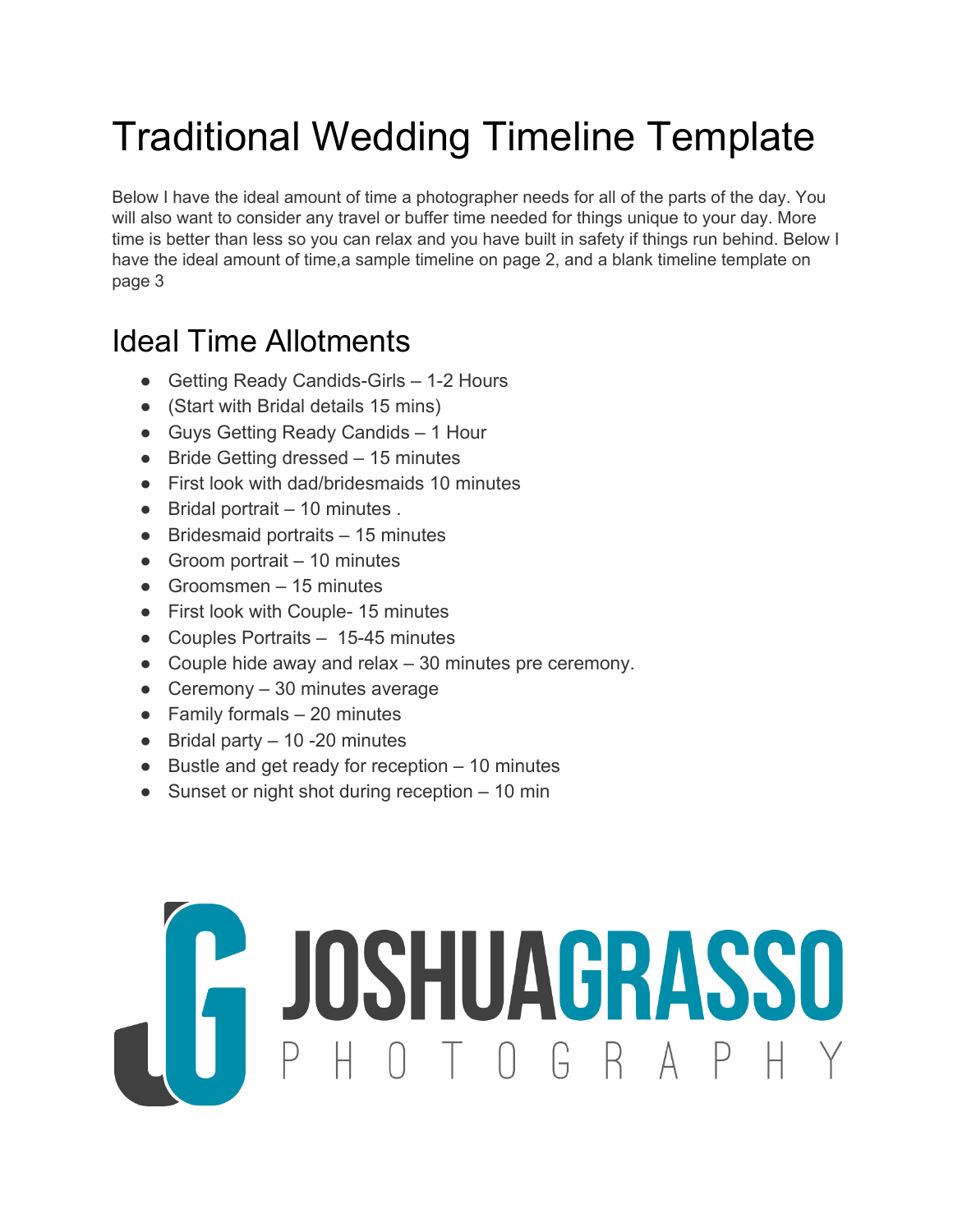## Sample Timeline

| <b>Time</b> | <b>Event</b>                            |
|-------------|-----------------------------------------|
| 10:00 pm    | Sendoff                                 |
| 9:00 pm     | Night portrait                          |
| 7:00 pm     | Entrance and first dances               |
| 6:45 pm     | Bustle, Bridal Party line up            |
| $6:15$ pm   | Bride and groom portraits               |
| 6:00 pm     | <b>Bridal Party Portraits</b>           |
| 5:40 pm     | Family portraits                        |
| 5:00 pm     | Ceremony                                |
| 4:30 pm     | Bride hides away, Guests arrive,        |
| 4:20 pm     | Groomsmen photos                        |
| 4:00 pm     | <b>Bridesmaid photos</b>                |
| 3:50 pm     | <b>Bridal portrait</b>                  |
| $3:45$ pm   | Dad First look                          |
| 3:30 pm     | Bride gets dressed                      |
| 2:30 pm     | Guys candids                            |
| $1:15$ pm   | Bridesmaids getting ready canids        |
| $1:00$ pm   | Photographer photographs bridal details |